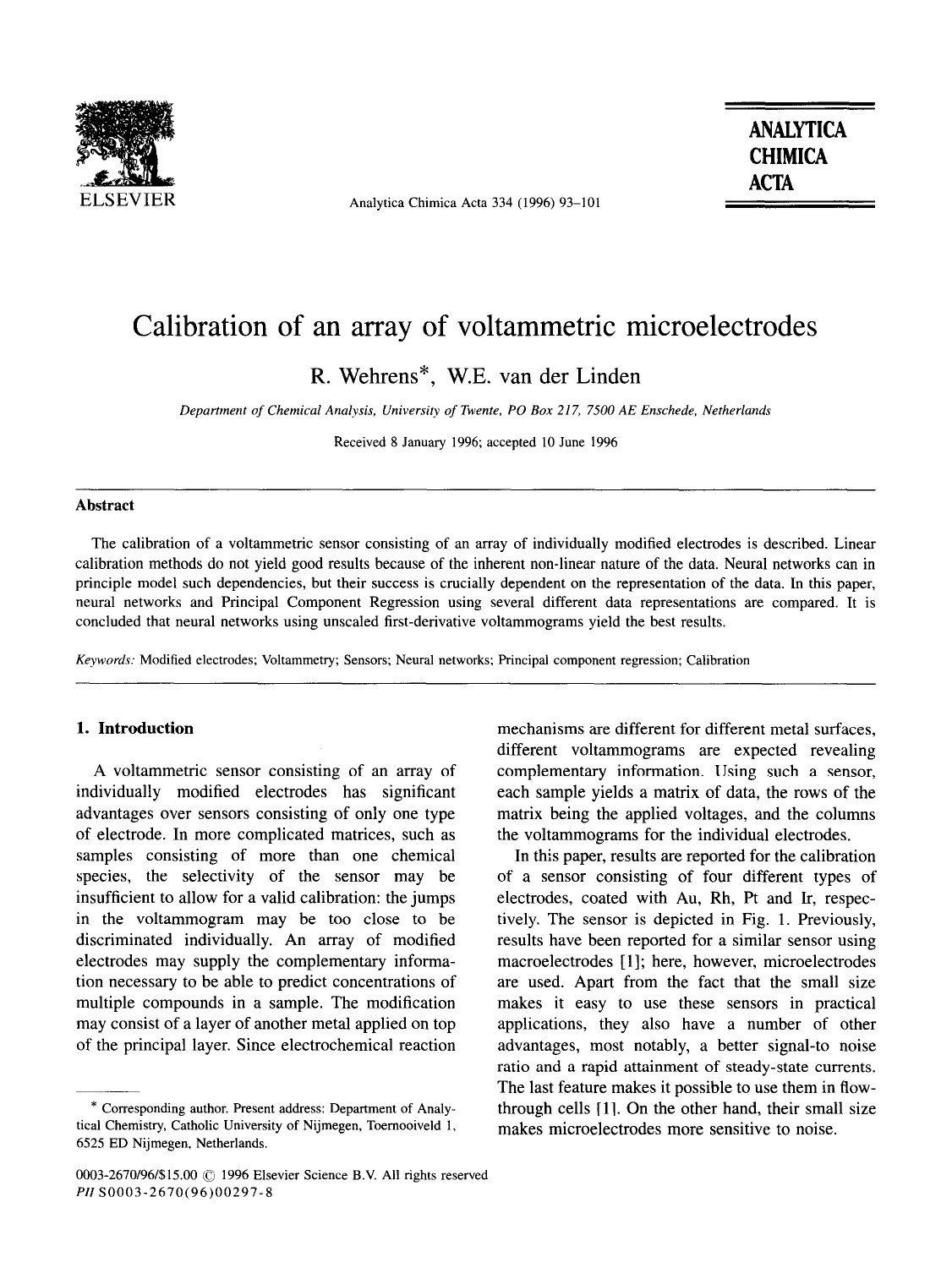

Fig. 1. Schematic drawing of the sensor.

Several problems may be encountered in calibrating such a sensor. First of all, the heights of the jumps in the voltammograms may not be proportional to the concentrations of the active compounds, as they would be in an ideal situation. Reaction products or reactants may adsorb to the electrode surface, thereby influencing other redox reactions. They may also react directly with each other or with other components in the sample. Furthermore, since only a counter electrode, not a real stable reference electrode, is incorporated in the sensor, the voltammograms may be shifted along the voltage axis.

# 2. **Theory**

The sensor data are calibrated using two methods: Principal Component Regression (PCR) and Artificial Neural Networks (ANN). A large amount of literature exists on both methods [2-4]; therefore, only a short summary will be given here. Matrices are denoted by uppercase letters, a prime indicates the transpose matrix.

## **2.1.** *Principal components regression*

In ordinary least squares regression, the relation between predictor variables X and observed variables Y is modelled by

$$
\mathbf{Y} = \mathbf{X}\mathbf{B} + \mathbf{E}
$$

where **B** is the matrix of regression coefficients and **E**  is the matrix of residuals, caused by noise, modelling errors etcetera. In simple cases, **B** can be found by multiplying with the pseudo-inverse of X:

$$
\hat{\mathbf{B}} = (\mathbf{X}'\mathbf{X})^{-1}\mathbf{X}'\mathbf{Y}
$$

However, in many cases, this inverse does not exist because of collinearity of the data. One solution is to reduce the number of predictor variables, but this almost inevitably results in loss of information. Furthermore, it is often difficult to determine which variables to select.

A better solution is to compress the information in X into a few factors, linear combinations of the original predictor variables. In PCR, the factors are the eigenvectors of the square matrix  $X'X$ . Generally, only the first few of them are retained in the loading matrix  $\hat{P}$ . The scores of the samples on the new variables  $(\hat{\mathbf{T}})$  are easily calculated:

$$
\hat{\mathbf{T}} = \mathbf{X}\hat{\mathbf{P}}
$$

Finally, the  $Y$  data are regressed on the scores:

$$
\mathbf{Y} = \mathbf{TQ}'
$$

where

$$
\hat{\mathbf{Q}} = (\hat{\mathbf{T}}'\hat{\mathbf{T}})^{-1}\hat{\mathbf{T}}'\mathbf{Y}
$$

The regression coefficients for the original  $X$ variables can be calculated by

# $\hat{\mathbf{B}} = \hat{\mathbf{P}} \hat{\mathbf{Q}}'$

The number of principal components to be taken into account is quite crucial; one must take care not to choose too small a number, for then the dependencies between  $X$  and  $Y$  cannot be modelled, nor too big, since then noise is incorporated in the model. Usually, the correct number is determined using leave-one-out cross-validation, in which each sample in turn is excluded from the data set with which the model is built. The error is evaluated on the excluded samples. This is repeated for different numbers of principal components, and the number yielding the smallest error is taken to be optimal.

#### 2.2. *Artijcial neural networks*

Artificial neural networks are a non-parametric non-linear calibration method. Especially the so-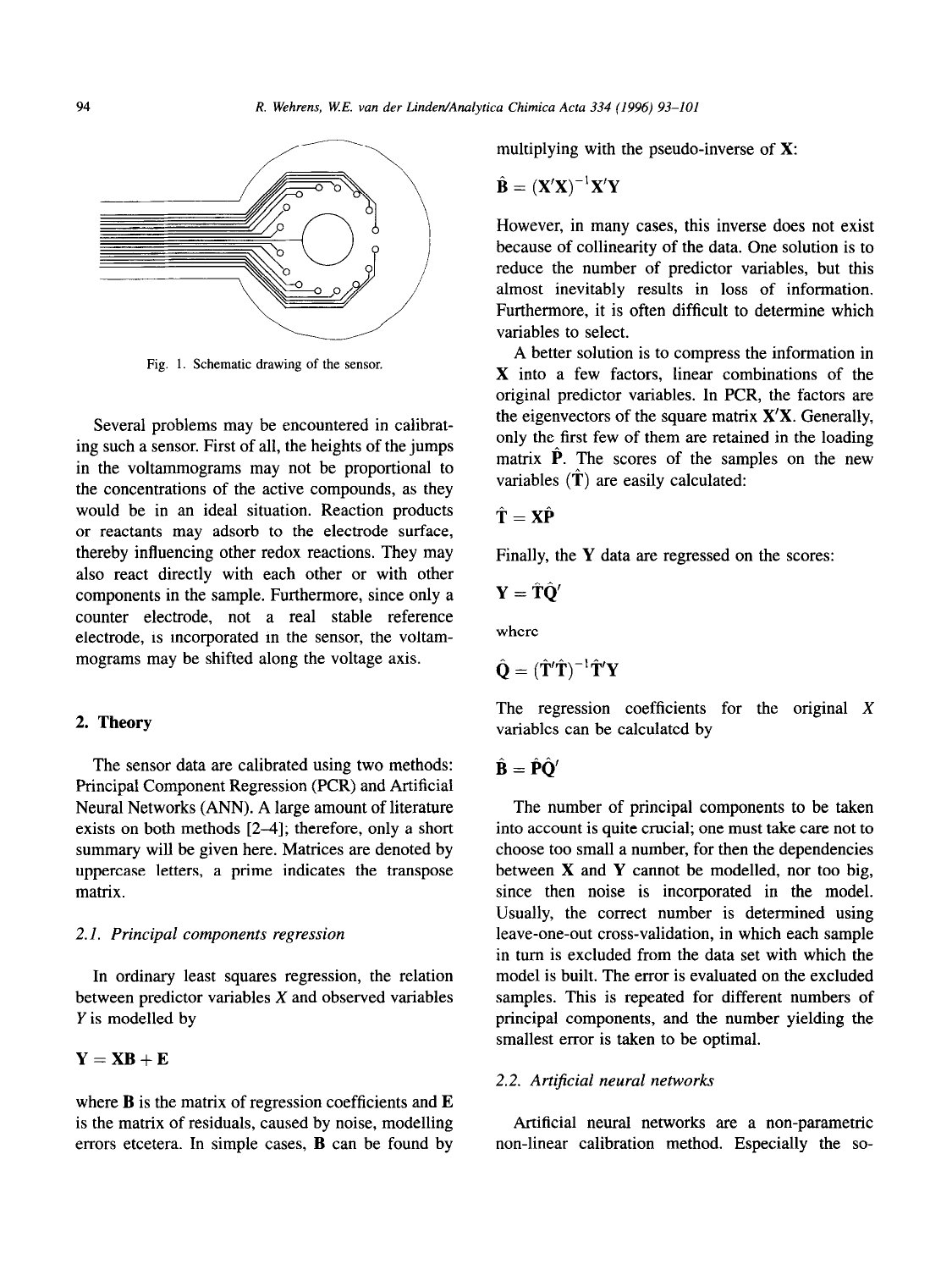

Fig. 2. Schematic representation of a neural network.

called feed-forward networks are often used. These consist of three or more layers of neurons: an input layer, each unit corresponding to a predictor variable in regression; one or more hidden layers; and an output layer corresponding to the dependent variables in regression (see Fig. 2). All units have at least one input and one output. Their output may consist of the sum of their inputs but usually a transfer function is applied to this sum. The non-linear modelling capabilities arise because of these transfer functions. In the hidden layer, sigmoid functions are often used; in the input and output layers, linear functions are used in quantification problems.

The output of a unit is sent with an attenuation factor (weight) to a unit in the next layer. These weights are randomly initialized before training. The model is built by repeatedly showing training instances (samples) to the network and adapting the weights so that the difference between the output units and the target values is minimized. Usually, the complete training set should be offered many times before a reasonable model is obtained. One pass of the randomly ordered instances in the training set is called an epoch. A vast number of different training algorithms exist [5]. The most well-known is called the back-propagation learning rule. In this work, another learning function, called resilient propagation **(RPROP)** [6,7] is used. This rule not only takes into account the value of the first derivative (i.e. the direction in which the weights should be adapted), but also the sign of the second derivative. This latter

parameter is used to determine the amount with which the weights are adapted. In preliminary experiments, this learning function gave slightly better results in far less epochs, as compared to back-propagation. In most cases, convergence was reached in less than 3000 epochs.

Whereas the number of units in the input and output layers is determined by the problem, the number of units in the hidden layer is variable, and may be optimized in much the same way as the number of principal components in PCR. Since training of a neural network starts from random weight values, there is no guarantee that the optimal network will be reached. Therefore, many training runs are many done. This cumbersome optimization of the network structure is one of the largest disadvantages of neural networks. Usually, the data set is split in two parts like the second validation method in the PCR calibration; one part for building the model and one independent part to validate the model. Care must be taken to prevent the network from merely remembering the training set examples. Therefore, the independent test set is continually evaluated during training. When the error in the test set starts to increase, this is evidence of overfitting, and further training is useless. If a lot of data are available, it is possible to split the data set in three parts, in which the second part is used to decide when to stop the training. The third part then is used to estimate the final prediction error with the optimal model. However, in many cases, the number of data is too small for this method. In this case, the number of epochs was fixed at a number at which preliminary experiments showed no overfitting, and the prediction error was estimated from the test set. The same training and test sets were used as in the PCR calibration.

## 3. **Experimental**

## **3.1.** *Chemicals*

The samples consisted of mixtures of *ortho-, meta*and para-dinitrobenzene, and monosubstituted nitrobenzene (Merck, pro Analysi). The solute was water containing 0.1000 mol  $1^{-1}$  of both KNO<sub>3</sub> and ethanol (both Merck, pro Analysi). A full factorial design was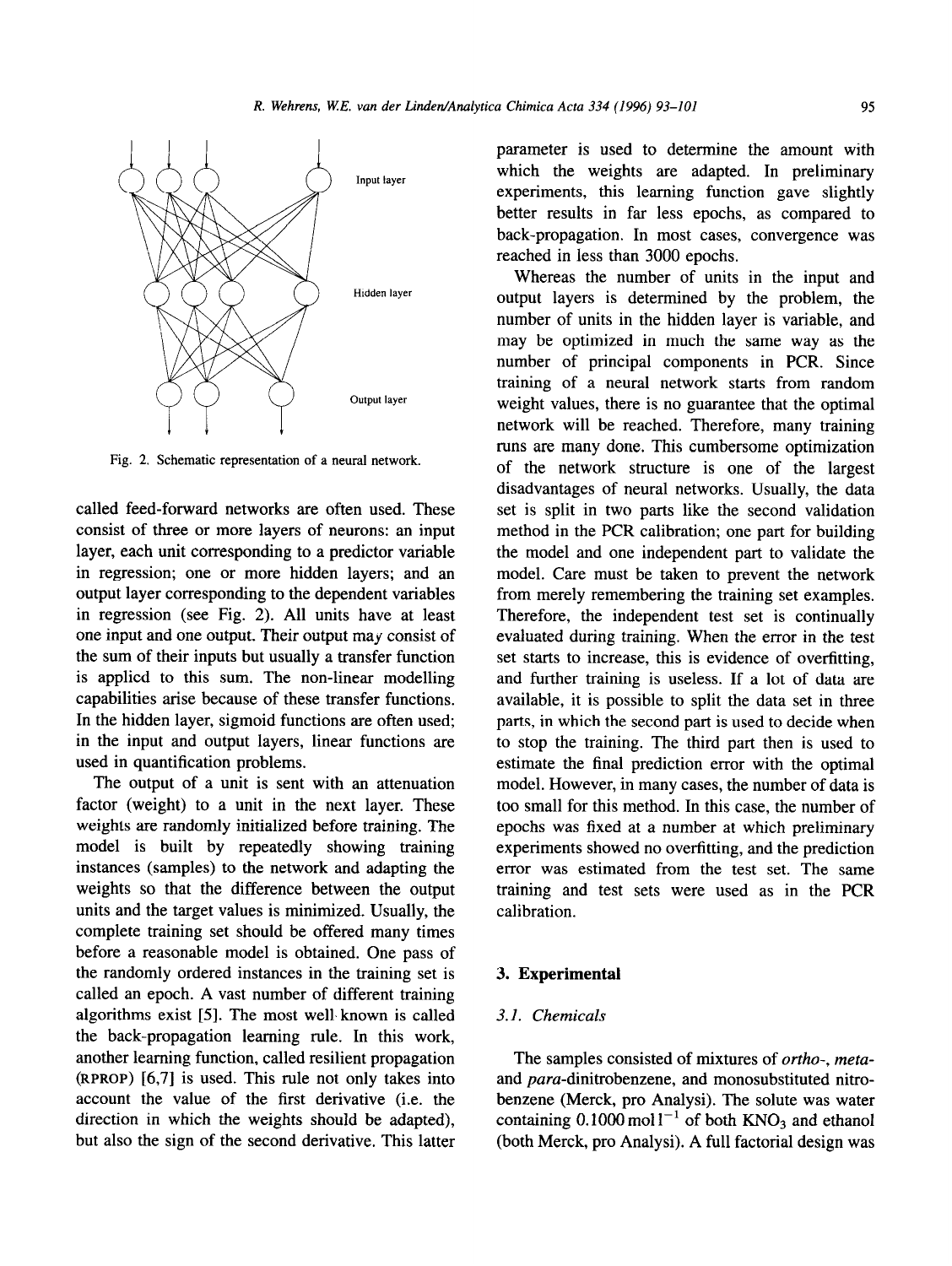

Fig. 3. Experimental design employed for any combination of two nitrobenzenes.

used, with concentrations of  $4.02 \times 10^{-5}$ ,  $2.41 \times 10^{-4}$ and  $5.01 \times 10^{-4}$  mol l<sup>-1</sup>, yielding 81 samples. Additionally, 15 samples were measured in which one or more compounds were absent,and the others were at one of the above concentrations. A blank was also included. Plotting of concentrations of any two of the four compounds yields the picture of Fig. 3.

## 3.2. *Equipment*

The sensor consisted of 16 Ir microelectrodes; six of these were modified with an extra layer of another metal: 2 Au, 2 Rh, and 2 Pt. This sensor and its construction will be described in greater detail elsewhere. One electrode was selected for every type of top layer and thus four voltammograms, each consisting of 496 data points, were recorded in a single sweep.

#### 3.3. *Measurement procedure*

The data set of 96 samples was measured by putting the sensor in a small beaker containing the sample, stirring, and measuring the voltammogram. Each sample was measured in duplicate. The scan rate was  $20 \text{ mV s}^{-1}$ , and the applied voltage varied between  $-1.0$  and  $-2.2$  V. The first measurement was discarded; the second was used to build or validate the calibration model.

#### *3.4. Calibration*

The data was divided into a training set (70 samples) and a test set (26 samples), which were used for both the neural network and the PCR calculations. The test set was balanced; each non-zero concentration level appeared eight times for each compound, as well as two samples in which the compound of interest was absent.

All neural networks used here had hidden units with sigmoid transfer functions; all other units had linear transfer functions. To each unit, a bias term was attached to stabilize calculations. All models were built using only the training set of 70 samples; the test set was used to assess performance and generalizing properties of the nets. For each combination of a representation and a neural-net-architecture, five batch training runs were done; the model with the smallest mean error was selected, except in cases where obvious outliers influenced the results. With the selected model, 10 training runs were performed to assess the predictive abilities of the network.

Errors of PCR and neural networks were evaluated as root mean square errors:

$$
RMS = \sqrt{\frac{\sum_i d_i^2}{N}}
$$

where  $N$  is the number of samples and  $d_i$  is the residual of the prediction. Data preprocessing and PCR were done in Matlab 4.0; neural network calculations were done using the Stuttgart Neural Network Simulator (SNNS) 4.0. Calculations were performed on a 486/66 MHz personal computer and on a Silicon Graphics R4400 SC. The learning and transfer functions used in the neural network calculations were the built-in functions of SNNS.

#### 3.5. *Data preprocessing*

#### 3.5.1. *Principal component regression*

Several preprocessing steps are needed before the calibration methods can be applied. First of all, a systematic noise, caused by the sampling procedure, was present in the voltammograms, that could easily be reduced to an acceptably low level by a moving average filter. Secondly, the format of the data should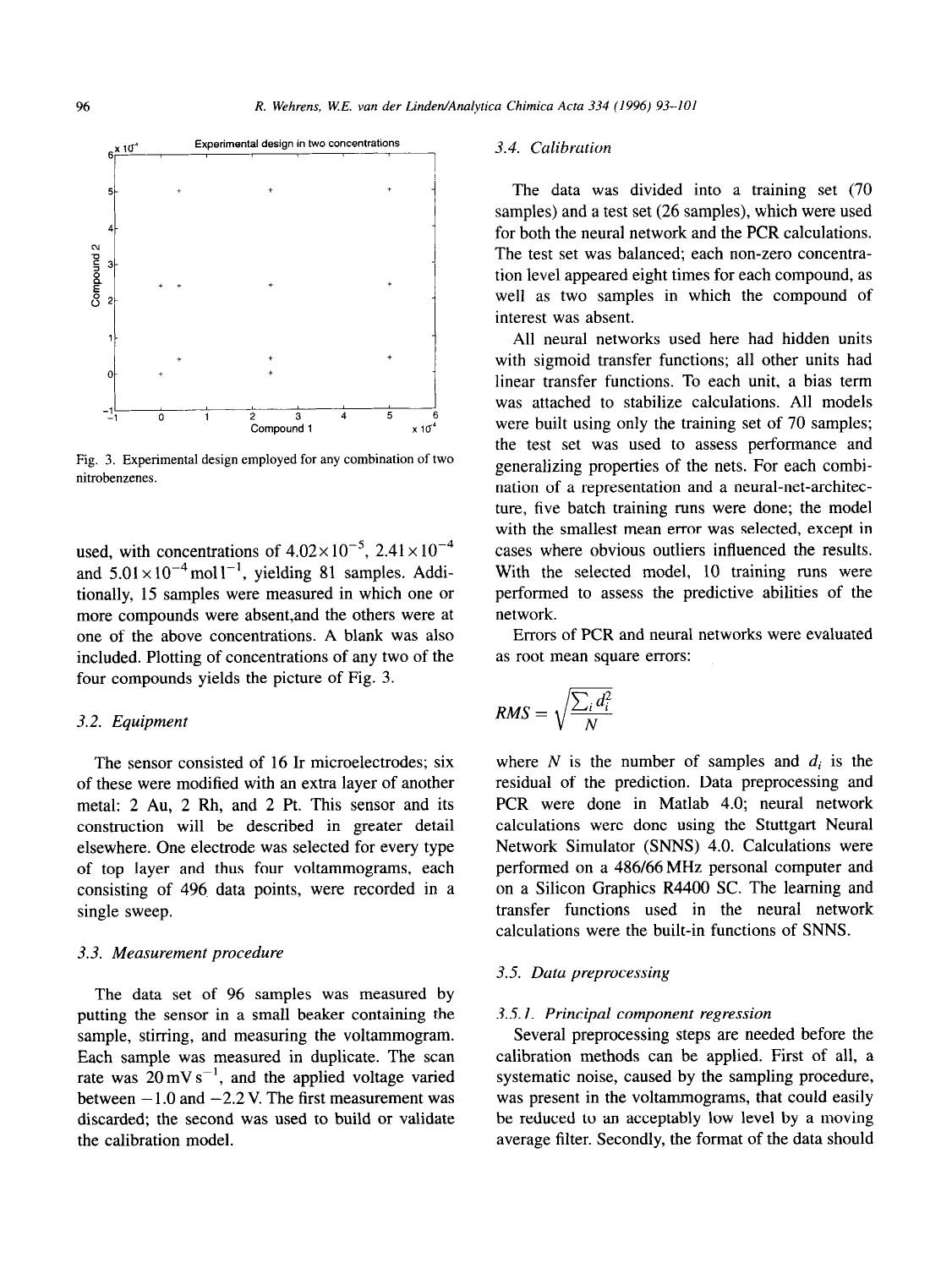be changed for PCR: each sample should yield a vector of data, not a matrix. This can be achieved by placing the voltammograms behind each other, a process called unfolding. In this case, for each of the different types of electrodes, one voltammogram was selected, yielding for each sample, a vector containing four voltammograms. To reduce computing time, only every fourth point of the voltammograms was retained. This yielded a data matrix of 96 samples times 246 data points.

Another possible representation is the first-derivative of the voltammograms (after smoothing), since the height of the jumps in the voltammogram is ideally proportional to the concentration of the active component. Because of the aforementioned complications, this relationship will not be exact, but the first-derivative representation does appeal to chemical common sense.

All PCR calculations were done for both scaled and unscaled input data. The scaled data were obtained by standardizing all measured currents at a specific voltage to zero mean and unit variance (autoscaling). Usually, this leads to a smaller number of significant factors [2], but the danger is that regions containing little information are artificially enhanced.

#### 3.5.2. *Neural networks*

The main problem with representation for neural networks is data reduction. Since each input unit has a number of weights, associated with it, the training time becomes very large when a large number of input units are taken into account. Furthermore, because of the large number of degrees of freedom, the danger of overfitting increases. It is usually advisable to take the smallest possible network that achieves a certain predefined precision. This rule-ofthumb not only holds for the number of input units, but also for the number of hidden units in the network.

In this case, a small number of equidistant points (16 for each electrode) were taken from each voltammogram in order to reduce the number of connections in the network. Thus, 64 input units were used in this representation. The 15 differences between the points from one electrode were taken as the equivalent of the first-derivative representation in the PCR calculations, yielding 60 input units for



Fig. 4. First-derivative Au voltammogram, with all four components at  $5.01 \times 10^{-4}$  mol  $1^{-1}$ . The 15 points describe the data well.

the neural networks. As can be seen in Fig. 4, the 15 points are able to describe the derivative voltammograms well.

For all neural network calibrations, the concentrations were scaled between 0.1 (zero concentration) and 0.9 (concentration 2500 units), since the outputs of the network could only vary between zero and one. Neural network input data were again scaled in two ways: autoscaling to zero mean and unit variance, as in the PCR calculations, and multiplication of the data with  $10^7$  so that the input values were mostly between  $-2$  and 2. This was done to avoid numerical instabilities in the weights, and this representation is essentially the same as the unscaled representation.

#### 4. **Results and discussion**

#### 4.1. *Principal component regression*

In Table 1, the results of a leave-one-out PCR cross validation using all 96 samples are given. The optimal numbers of PCs in the analysis are indicated in brackets; these numbers are also used in the analysis of the test and training sets separately, of which the results are given in Table 2. As a reference, the standard deviation around the mean concentration for all compounds was  $1.886 \times 10^{-4}$  moll<sup>-1</sup>. In all cases, output values were scaled to unit variance and zero mean.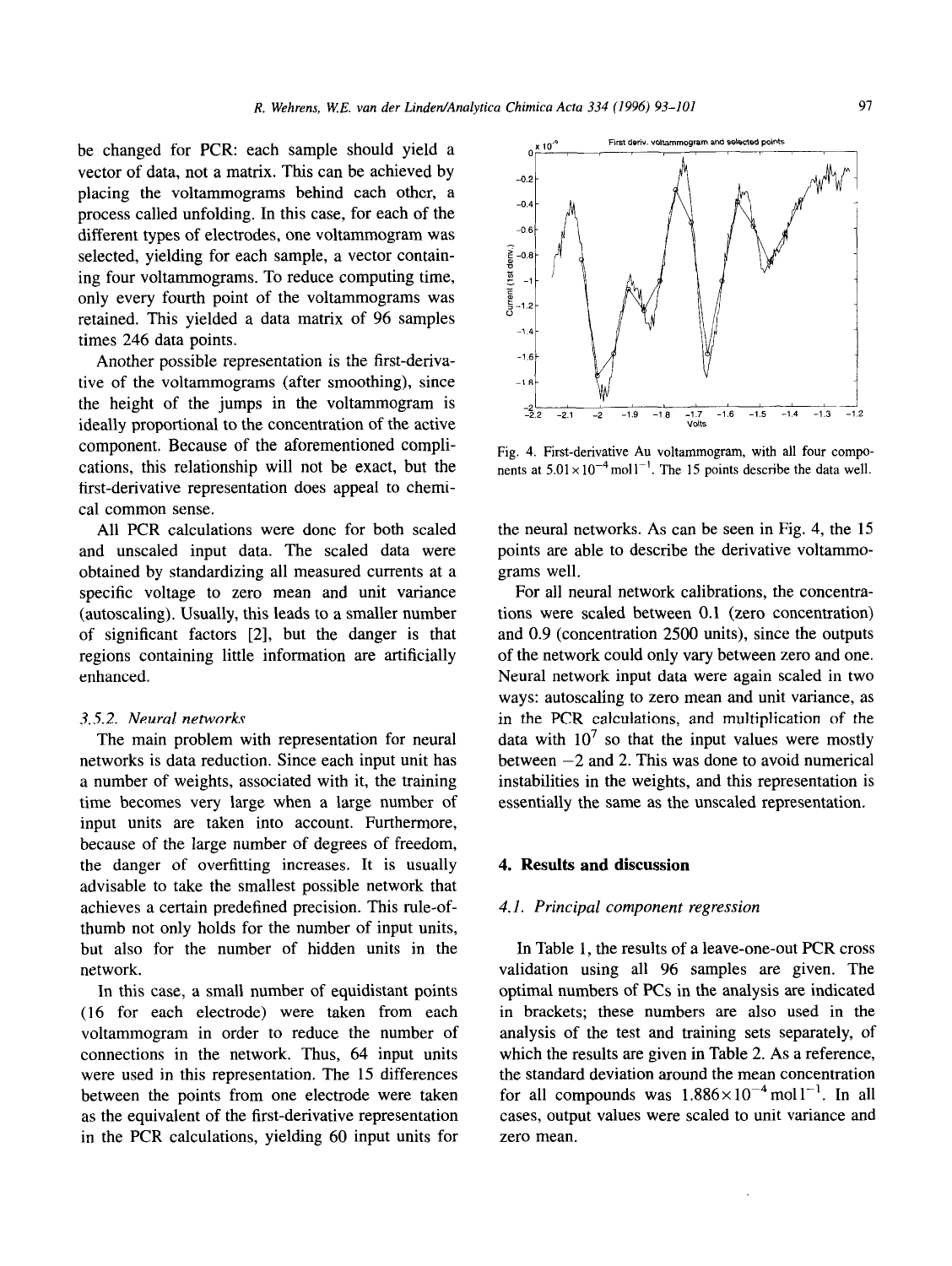| 1000100 01 1 010 01000 Tungunon |               |           |          |           |           |  |  |
|---------------------------------|---------------|-----------|----------|-----------|-----------|--|--|
| Representation                  | Input scaling | Ortho-DNB | Meta-DNB | Para-DNB  | NΒ        |  |  |
| Voltammogram                    |               | 0.713(9)  | 0.956(7) | 0.946(9)  | 1.689(8)  |  |  |
|                                 | N             | 0.713(7)  | 0.960(5) | 1.212(7)  | 1.661(6)  |  |  |
| First-derivative                |               | 0.627(11) | 0.868(5) | 0.621(10) | 1.607(12) |  |  |
|                                 | N             | 0.697(9)  | 0.998(5) | 0.840(8)  | 1.705(2)  |  |  |

Table 1 Results of PCR cross-validation

Values given are root mean square values (in  $10^{-4}$  mol  $1^{-1}$ ).

Values in brackets are the optimal number of principal components.

#### Table 2

Final PCR results on the independent test and training sets (26 and 70 samples respectively)

|                  | Input<br>scaling | Ortho-DNB |       | Meta-DNB |       | Para-DNB |       | NB    |       |
|------------------|------------------|-----------|-------|----------|-------|----------|-------|-------|-------|
|                  |                  | Train     | Test  | Train    | Test  | Train    | Test  | Train | Test  |
| Voltammogram     |                  | 0.544     | 0.693 | 0.842    | 1.019 | 0.775    | 0.768 | 1.514 | 1.726 |
|                  | N                | 0.650     | 0.952 | 0.884    | 0.970 | .244     | 1.410 | 1.524 | 1.769 |
| First-derivative |                  | 0.460     | 0.673 | 0.745    | 0.949 | 0.444    | 0.497 | l.488 | 1.701 |
|                  | N                | 0.524     | 0.775 | 0.879    | .602  | 0.639    | 0.668 | 1.649 | 1.744 |

Values given are RMS values (in  $10^{-4}$  mol $1^{-1}$ ).

The number of PCs used is given in Table 1.

It is clear that in the case of nitrobenzene, not even a qualitative prediction can be obtained; the prediction error is only marginally smaller than the variance in the concentrations, i.e. using the mean value as a predictor would give almost the same error. *Ortho*dinitrobenzene yields the best results; *metu-* and para-dinitrobenzene are more or less equal. It is interesting to see the effect of scaling. In all cases, autoscaling of the input variables leads to a larger number of significant components, in contrast with what was expected. Prediction errors are more or less independent of scaling in the voltammogram representation; however, in the first-derivative representation, scaling seems to have a beneficial effect.

Because the leave-one-out cross-validation error in some cases is a poor approximation of the real error that could be expected with new samples, the data set was split in a training and a test set. These were the same as the ones used in the neural network calibration. The training sets were used to build the models using the optimal number of principal components found in the LOOM cross-validation, and the test sets were used to evaluate the prediction errors. These final PCR results are given in Table 2.

In almost all cases, the errors of the test set are larger than the errors of the training set, as expected. Again, the autoscaled first-derivative representation yielded the best results. These are plotted in Fig. 5. In the cases of *ortho-* and *meta-DNB*, outlying predictions influence the RMS values of the training set considerably. However, as can be seen in the figure, the differences are not very big and the majority of the test set predictions is in the range of the training set error, indicating that the test set is adequately described by the training data.



Fig. 5. True values versus predicted values for the four compounds. PCR, First-derivative representation (autoscaled inputs), optimal number of PCs. Training samples are indicated with plusses, test samples with circles.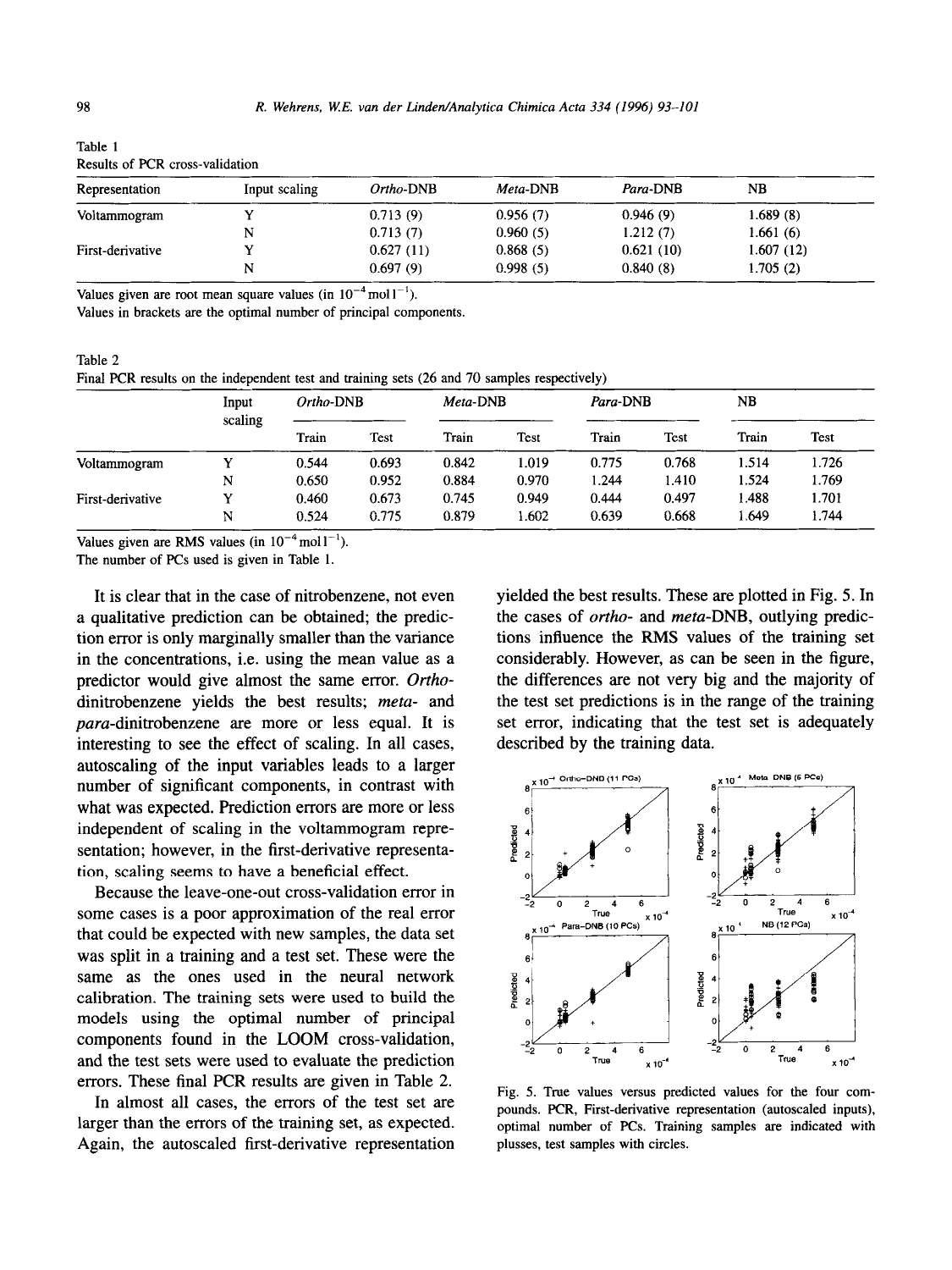# 4.2. *Neural network calibration* Table 4

Since a neural network is a non-linear calibration  $\frac{0 \text{mly}}{2}$ method, it may be expected that the results will be better than PCR when non-linearities play a role. Given the nature of the measurements, these nonlinearities are certainly expected here. A further advantage of neural networks is their apparent ease of use; no complicated mathematics are necessary to understand the basic principles behind them. However, finding an optimal network configuration and good training parameters is a difficult and tedious task. Furthermore, results may be very sensitive to the representation of both input and output data.

The optimal configuration as determined in 5-10 batch runs of training of the networks is given in Table 3. Each time, only the number of units in the hidden layer is varied. For the first-derivative representations, this number was between 3 and 14; for the voltammogram representations between 8 and 17. All other parameters have been kept constant. Learning parameters have been optimized beforehand, and are given in the caption of the table. Again, we can see that the first-derivative representation gives the best results with a reasonably compact model.

In all cases, autoscaling had a very bad effect on the results. The errors were much larger than in the unscaled data, although the optimal number of hidden units was smaller. This is probably due to variables that do not contain information, e.g. at the right end of the voltammogram: the variance of the measured current is quite small at these voltages. Therefore, autoscaling will inflate the differences between samples, where no difference should be observed.

Table 3

| Optimal configurations of networks for the various representations |  |  |  |  |  |  |
|--------------------------------------------------------------------|--|--|--|--|--|--|
|--------------------------------------------------------------------|--|--|--|--|--|--|

| Representation       | Input<br>scaled | Optimal<br>number of<br>hidden units | <b>RMS</b><br>test set |  |
|----------------------|-----------------|--------------------------------------|------------------------|--|
| <b>Voltammograms</b> | Y               | 10                                   | 1.453                  |  |
|                      | N               | 10                                   | 0.727                  |  |
| First-derivative     | Y               |                                      | 0.990                  |  |
|                      | N               | 11                                   | 0.577                  |  |

RMS values are mean values of 5-10 runs calculated with the same test set as used in the PCR calculations (in  $10^{-4}$  mol  $1^{-1}$ ). Parameters of the **RPROP** learning rule in all experiments:  $\Delta_0=0.2$ ,  $\Delta_{\text{max}}=10, \ \alpha=5.$ 

Average prediction errors of the optimal neural network (test set

| Ortho-DNB | Meta-DNB | Para-DNB | Nitrobenzene |
|-----------|----------|----------|--------------|
| 0.573     | 0.466    | 0.456    | 0.814        |

The number of training epochs is 2500; the RMS values from 10 training runs are averaged. RMS values are in  $10^{-4}$  mol $1^{-1}$ .

Variable selection would probably have a beneficial effect on the calibration.

With the unscaled data, the effect of changing the number of hidden units was quite small; however, with the scaled data no clear trend could be observed. The first-derivative representation using unscaled data was therefore selected as the optimal model. Each time, the training was stopped after 2500 epochs. After that, no significant decrease in prediction error could be observed-The results of the training of 10 runs are given in Table 4 and plotted in Fig. 6. Error bars of one standard deviation are plotted around the mean of the 10 runs for each sample. As can be seen in the figure, in some cases, the individual models give rather different predictions. Only the data in the test set are plotted because the error in the training set was an order of magnitude smaller and not relevant to the performance of the model.



Fig. 6. True values versus predicted values for the four compounds (test set, 10 training runs). Error bars are drawn indicating plus or minus one standard deviation (in 10 predictions). ANN, First-derivative representation, 11 hidden units (unscaled inputs).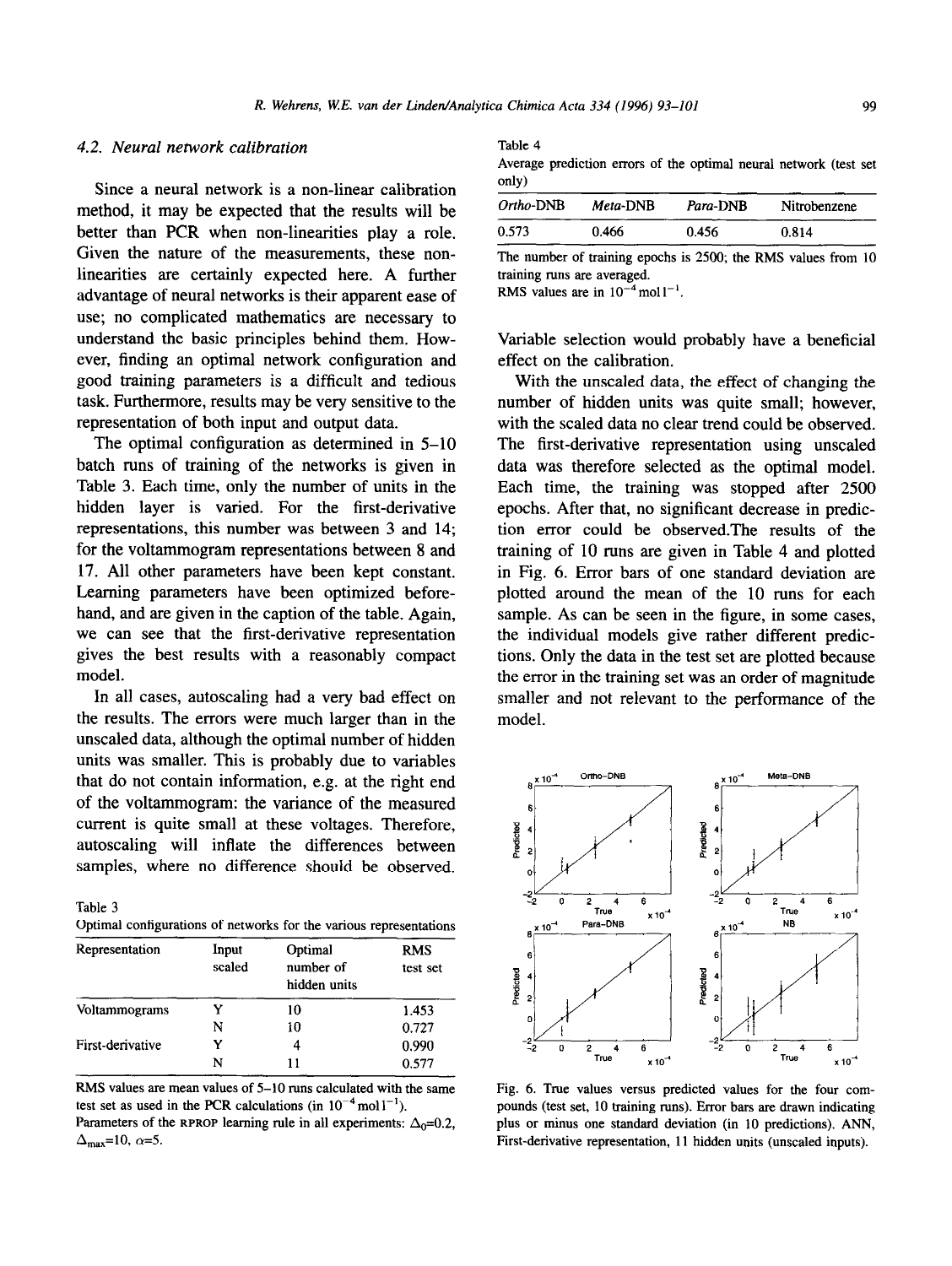Interestingly, in some cases, similar errors can be observed as compared to the PCR results; most notably the prediction of the outlying *ortho-DNB* sample at  $5 \times 01 \times 10^{-4}$  mol 1<sup>-1</sup>. The very small standard deviation indicates that all models exhibit the same behaviour for this sample. This may be caused by fouling of the electrode surfaces that induce shifts in the voltage scale. Especially, the predictions for nitrobenzene are better than with any other technique or representation and even comparable to the quality of the other predictions, although there is still a tendency to predict too low values for the highest concentrations. Using the optimal neural network model, the dinitrobenzenes are predicted best: the errors are comparable, taking into account the outlying observation in the ortho-DNB prediction.

Another feature that can be used to assess the applicability of data representations is the sensitivity to overfitting. Using the unscaled first-derivative data, no overtitting occurred; the error continued to decrease with the number of training epochs. However, in some of the other representations, overfitting occurred even after less than 1000 epochs. This is clearly an undesirable situation and an indication that the network is taking noise for information.

# 5. **Conclusion**

In this article, it is shown that it is possible to use a sensor consisting of individually modified microelectrodes to quantify multiple components in a sample. Although the precision of the predictions is not extremely good, it is probably sufficient for control and monitoring purposes. It should be kept in mind that the sensor design is not focused on a specific set of chemicals, but is generally applicable.

The data set presented here constitutes a difficult calibration problem: voltammograms of four different types of electrodes are used to quantify four chemically very similar compounds, with very similar reactions occurring at the electrodes. The non-linearities that arise because of adsorption processes on the electrode surface or reactions between products and/or reactants, clearly cannot be accounted for by a linear method like PCR. Neural

networks, on the other hand, are better suited to model these types of dependencies.

The representation of the data is of prime importance. In this work, a chemically appealing representation proved to give the best results. However, other representations lead to more compact models. Also, criteria other than the size of RMS values may be of importance, most notably, the robustness of the sensor. A representation that leads to a larger prediction error may still be preferable if it has much less need for recalibration. In the ideal situation, each sensor could be fitted with an identical calibration model, possibly executed in hardware. This, however, will probably not be achieved. An alternative is to make use of a basic model that only needs some "fine-tuning" now and again, e.g. some epochs of training on a reference data set. This line of research will be pursued further in our laboratory.

It is interesting to see if there are methods to make use of the so-called "second-order advantage" [8]: linear calibration of second order data (i.e. data in which one sample yields a response matrix instead of a response vector or scalar). These methods, in principle, can account for unknown interferents. However, they are only valid in linear cases. Recently, an approach applied to sensor technology has been published [9].

# **Acknowledgements**

The authors would like to thank J. Simons for the construction of the sensor, J. Kalkman for measuring the data set and M. Bos for stimulating discussions.

## **References**

- [II J. Simons, M. Bos and W.E. van der Linden, Data processing for amperometric signals, Analyst, 120 (1995) 1009-1012.
- [2] H. Martens and T. Næs, Multivariate Calibration, Wiley, New York, 1989.
- **[31**  J.R.M. Smits, W.J. Melssen, L.M.C. Buydens and G. Kateman, Using Artificial Neural Networks for Solving Chemical Problems, I. Multilayer Feedforward Networks, Chemometrics Intell. Lab. Sys., 22 (1994) 165-189.
- [4] P.J. Gemperline, J.R. Long and V.G. Gregoriou, Non-linear multivariate calibration using principal components regression and artificial neural networks, Anal. Chem., 63 (1991) 23 13-2323.